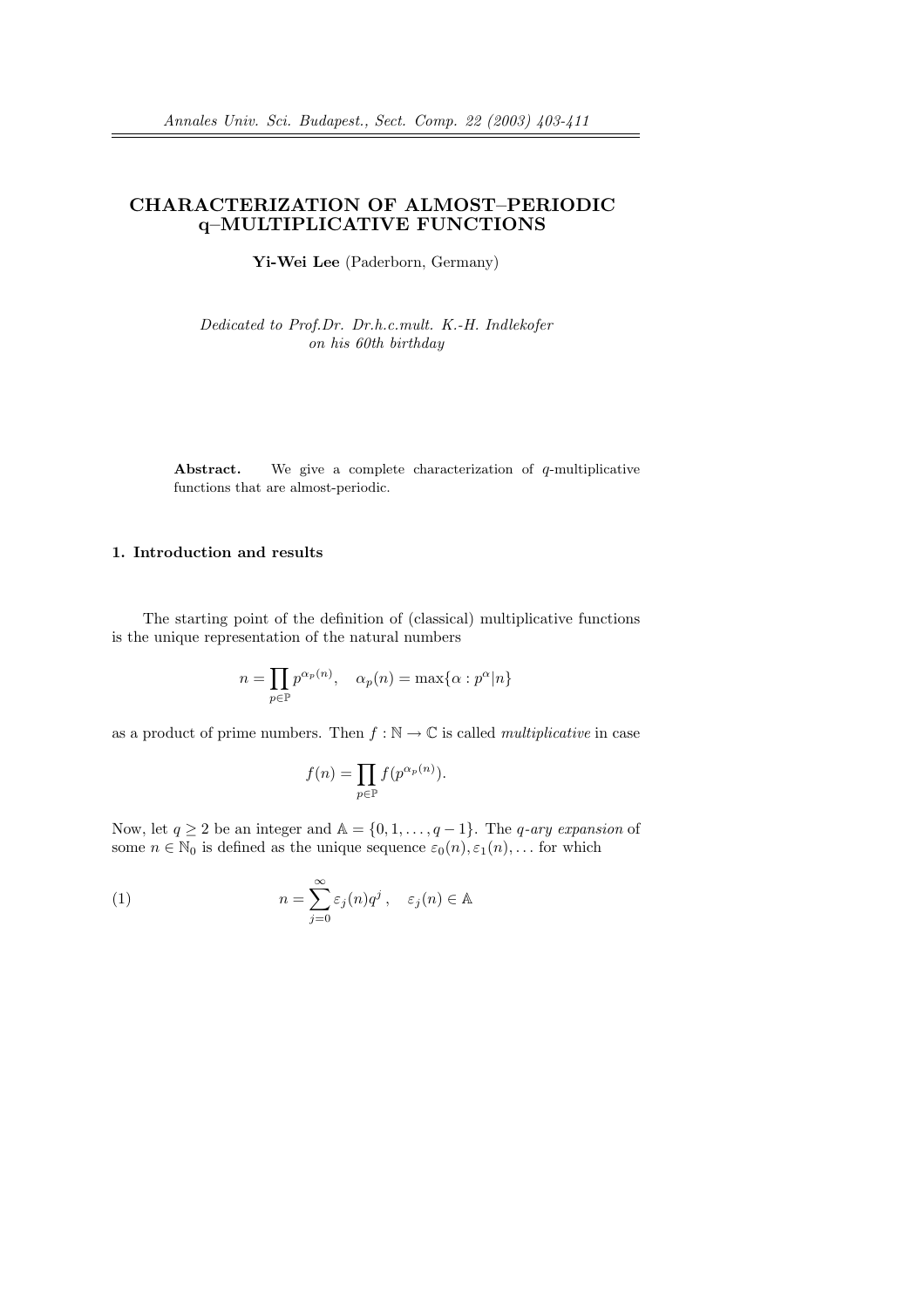holds.  $\varepsilon_0(n), \varepsilon_1(n), \ldots$  are called the *digits* in the *q*-ary expansion of *n*. A function  $f : \mathbb{N}_0 \to \mathbb{C}$  is called q-multiplicative if  $f(0) = 1$ , and for every  $n \in \mathbb{N}_0$ ,

(2) 
$$
f(n) = \prod_{j=0}^{\infty} f(\varepsilon_j(n)q^j).
$$

For  $f : \mathbb{N}_0 \to \mathbb{C}$  define, for any real number  $\alpha \geq 1$ ,

(3) 
$$
||f||_{\alpha} := \left(\limsup_{N \to \infty} \frac{1}{N} \sum_{0 \leq n < N} |f(n)|^{\alpha}\right)^{\frac{1}{\alpha}},
$$

and let

$$
\mathcal{L}^{\alpha} := \{ f : \mathbb{N}_0 \to \mathbb{C}, \quad ||f||_{\alpha} < \infty \}.
$$

An arithmetical function<sup>1</sup>  $f : \mathbb{N}_0 \to \mathbb{C}$  is called uniformly summable in case

$$
\lim_{K \to \infty} \sup_{N \ge 1} \frac{1}{N} \sum_{\substack{n \le N \\ |f(n)| \ge K}} |f(n)| = 0.
$$

The set of all uniformly summable functions, denoted  $\mathcal{L}^*$ , is a proper subset of  $\mathcal{L}^1$ . Obviously  $(\alpha > 1)$ 

$$
\mathcal{L}^{\alpha} \subsetneq \mathcal{L}^* \subsetneq \mathcal{L}^1.
$$

Let  $e(\beta) := \exp(2\pi i \beta)$ . f is called  $\alpha$ -almost-periodic, if for every  $\varepsilon > 0$  there is a linear combination h of exponential functions<sup>2</sup>  $e_{\beta}$ ,  $\beta \in \mathbb{R}$ , such that  $||f - h||_{\alpha} \le$  $\leq \varepsilon$ . The linear space of  $\alpha$ -almost-periodic functions is denoted by  $\mathcal{A}^{\alpha}$ . If h can always be chosen to be periodic then f is called  $\alpha$ -limit-periodic. The linear space of  $\alpha$ -limit-periodic functions is denoted by  $\mathcal{D}^{\alpha}$ . We have the inclusions

$$
\mathcal{D}^1\subsetneqq\mathcal{A}^1\subsetneqq\mathcal{L}^*.
$$

For every function  $f \in \mathcal{A}^1$ , the mean value

$$
M(f) := \lim_{N \to \infty} \frac{1}{N} \sum_{0 \le n < N} f(n)
$$

<sup>1</sup> If f is defined on N we may extend f to N<sub>0</sub> by putting  $f(0) = 0$ .

<sup>&</sup>lt;sup>2</sup>  $e_{\beta}$ : N  $\rightarrow \mathbb{C}$  with  $e_{\beta}(n) = e(\beta n)$  is a q-multiplicative function.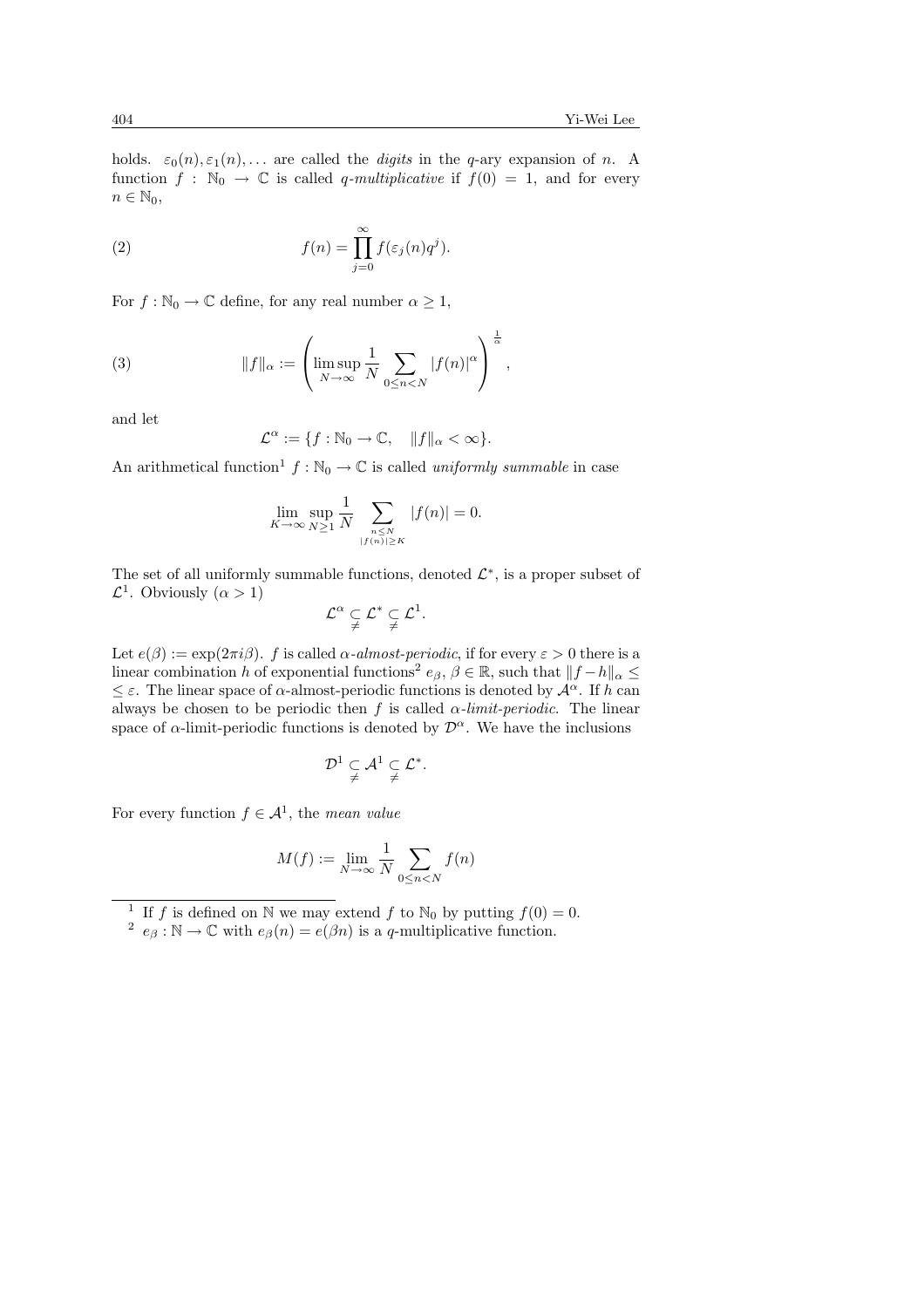and, for every  $\beta \in \mathbb{R}$ , the Fourier coefficient

$$
\hat{f}(\beta) := \lim_{N \to \infty} \frac{1}{N} \sum_{0 \leq n < N} f(n) e_{-\beta}(n)
$$

exist (see, for example, W. Schwarz and J. Spilker [7] Chap. IV and VI).

For  $f \in \mathcal{L}^1$  the Fourier-Bohr spectrum  $\sigma(f)$  is defined as

$$
\sigma(f) = \left\{ \beta \in \mathbb{R}/\mathbb{Z} : \limsup_{N \to \infty} \left| \frac{1}{N} \sum_{n \leq N} f(n) e_{-\beta}(n) \right| > 0 \right\}.
$$

If  $f \in \mathcal{A}^1$  then  $\beta \in \sigma(f)$  if and only if  $\hat{f}(\beta) \neq 0$ .

In his paper [4] K.-H. Indlekofer gives s complete characterization of  $\alpha$ almost-periodic multiplicative functions. He proved the following results.

**Proposition 1.** ([4], Theorem 1) Let  $f \in A^1$  be multiplicative. Then  $M(|f|) = 0$  if and only if  $\sigma(f) = \emptyset$ .

**Proposition 2.** ([4], Theorem 2) Let  $f \in A^{\alpha}$  be multiplicative. Then f is α-limit-periodic.

**Proposition 3.** ([4], Corollary 1) Let  $f : \mathbb{N} \to \mathbb{C}$  be multiplicative. Then the following assertions are equivalent.

(i)  $f \in \mathcal{A}^{\alpha}$  and  $||f||_1 > 0$ .

- (ii)  $f \in A^{\alpha}$  and the spectrum  $\sigma(f)$  of f is non-empty.
- (iii)  $f \in \mathcal{L}^{\alpha} \cap \mathcal{L}^*$  and there exists a Dirichlet-character  $\chi$  such that the meanvalue  $M(f\chi)$  of  $f\chi$  exists and is different from zero.
- (iv) There exists a Dirichlet-character  $\chi$  such that the series

(4) 
$$
\sum_{p} \frac{f(p)\chi(p)-1}{p}, \sum_{\substack{p \ |f(p)| \leq 3/2}} \frac{|f(p)\chi(p)-1|^2}{p}
$$

and

(5) 
$$
\sum_{\substack{p \ |f(p)|-1|>1/2}} \frac{|f(p)|^{\lambda}}{p}, \quad \sum_{p} \sum_{k\geq 2} \frac{|f(p^k)|^{\lambda}}{p^k}
$$

converge for all  $\lambda$  with  $1 \leq \lambda \leq \alpha$ .

Remark 1. The equivalence of (ii) and (iv) was proved by H. Daboussi [1]. The equivalence of (ii), (iii) and (iv) was shown by K.-H. Indlekofer in [5], Corollary 7.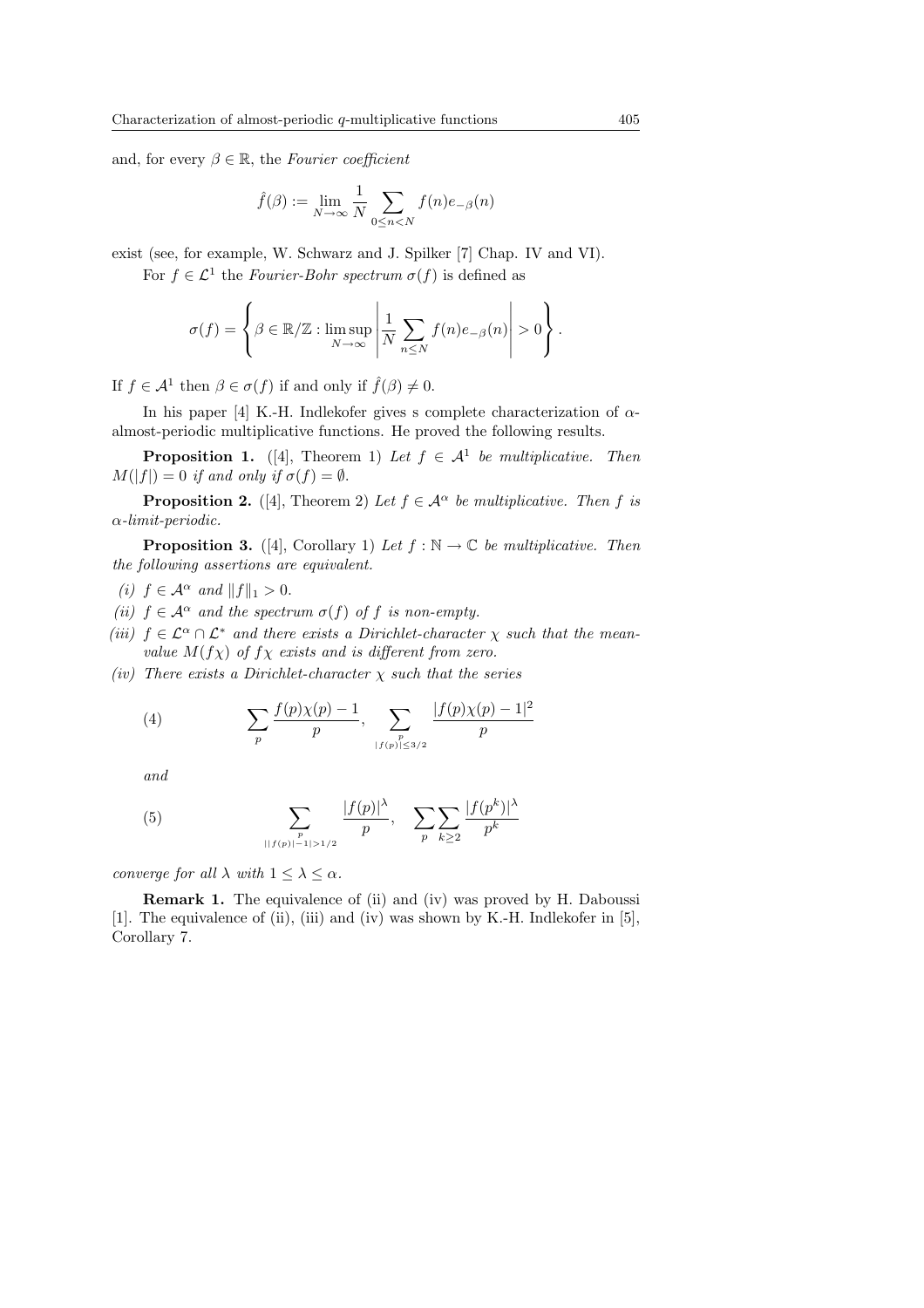The aim of this paper is to find corresponding characterizations for qmultiplicative functions belonging to  $\mathcal{D}^1$  and  $\mathcal{A}^1$ , respectively. A first step in this direction was done recently by J. Spilker [8] who proved the following

**Proposition 4.** ([8], Theorem 4) Let f be q-multiplicative and the following two series

(6) 
$$
\sum_{r=0}^{\infty} \sum_{a=0}^{q-1} (f(aq^r) - 1)
$$

and

(7) 
$$
\sum_{r=0}^{\infty} \sum_{a=0}^{q-1} |f(aq^r) - 1|^2
$$

converge. Then

$$
(i) \t\t f \in \mathcal{D}^{\alpha}, \ \alpha \ge 1.
$$

$$
(ii) \t\t M(f) = \prod_{r=0}^{\infty} \left( \frac{1}{q} \sum_{a=0}^{q-1} f(aq^r) \right).
$$

(iii) 
$$
\hat{f}(\beta) = \begin{cases} \prod_{r=0}^{\infty} \left( \frac{1}{q} \sum_{a=0}^{q-1} f(aq^r) e_{-\frac{c}{b}}(aq^r) \right) & \text{if } \beta = \frac{c}{b}, \\ 0 & \text{if } \beta \text{ irrational.} \end{cases}
$$

Remark 2. Assertion (iii) of Proposition 4 is not correct as it stands. Choose, for example,  $f = 1$  and  $\beta = \frac{1}{2}$  $\frac{1}{p}$ , where p is a prime which does not divide q. Then  $\hat{f}(\beta) = 0$  and for all  $r \in \mathbb{N}_0$ ,  $\sum_{n=1}^{q-1}$  $a=0$  $f(aq^r)e_{-\frac{1}{p}}(aq^r) = \frac{1-e(q^{r+1}/p)}{1-e(a^r/p)}$  $\frac{c(q-p)}{1-e(q^r/p)}\neq 0,$ i.e. the infinite product  $\prod_{r=0}^{\infty}$ 1 q  $\frac{q-1}{\sqrt{q}}$  $a=0$  $f(aq^r)e_{-\frac{1}{p}}(aq^r)$ !<br>} does not converge in this case.

We shall characterize the q-multiplicative functions  $f \in \mathcal{D}^1$  and  $f \in \mathcal{A}^1 \backslash \mathcal{D}^1$ by their respective spectrum  $\sigma(f)$ . First we show that the spectrum is empty only in the trivial case. We prove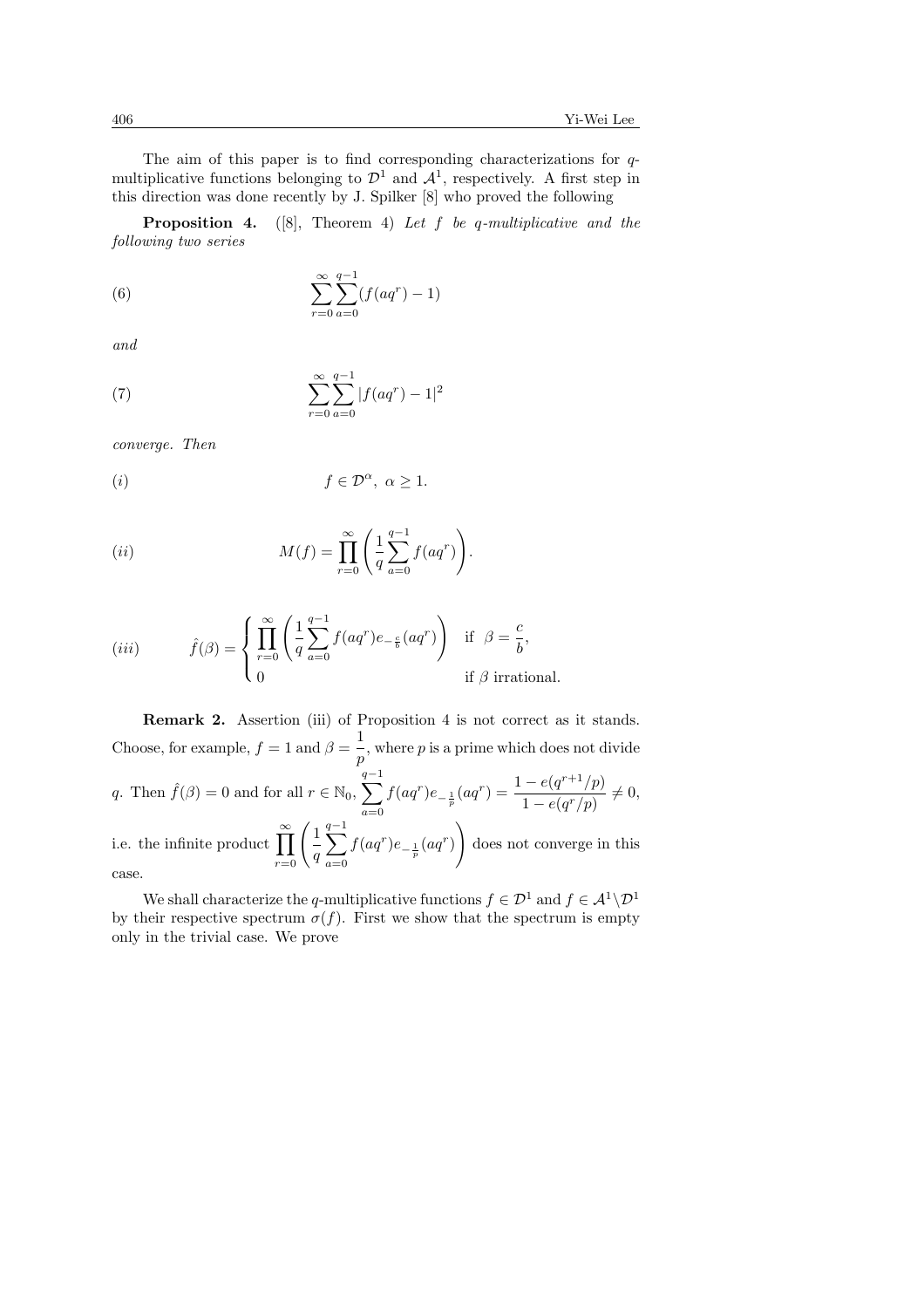**Theorem 1.** Let  $f \in A^1$  be q-multiplicative. Then  $M(|f|) = 0$  if and only if  $\sigma(f) = \emptyset$ .

Recently K.-H. Indlekofer, Y.-W. Lee and R. Wagner [6] could describe the mean behaviour of uniformly summable  $q$ -multiplicative functions. In the special case that the mean value exists and is different from zero their results can be summarized in the following

**Proposition 5.** (see [6], Corollary 1) Let f be q-multiplicative. Then the following assertions hold.

(i) Let  $f \in \mathcal{L}^*$ . If the mean value  $M(f)$  exists and is different from zero then the series (6) and (7) converge and

$$
\sum_{a=1}^{q-1} f(aq^r) \neq 0 \quad \text{for each } r \in \mathbb{N}_0.
$$

(ii) If the series (6) and (7) converge then  $f \in \mathcal{L}^*$ , the mean value  $M(f)$  exists,

$$
M(f) = \prod_{r=0}^{\infty} \left( \frac{1}{q} \sum_{a=0}^{q-1} f(aq^r) \right)
$$

and  $||f - f_R||_1 \rightarrow 0$  as  $R \rightarrow \infty$ , where

$$
f_R(n) = \prod_{r \leq R} f(\varepsilon_r(n)q^r).
$$

(iii) Let  $f \in \mathcal{L}^*$ . If the mean value  $M(f)$  exists and is different from zero then the mean value  $M(|f|^{\alpha})$  of  $|f|^{\alpha}$  exists for each  $\alpha \geq 1$  (and is different from zero).

Using Proposition 5 we shall obtain

**Theorem 2.** For every q-mutiplicative function  $f$ , the following assertions are equivalent:

- (a)  $f \in \mathcal{D}^1$  and the mean value  $M(f)$  is nonzero.
- (b) The series (6) and (7) are both convergent and  $\sum_{n=1}^{q-1}$  $a=1$  $f(aq^r) \neq 0$  for each  $r \in \mathbb{N}_0$ .
- (c)  $f \in \mathcal{L}^*$  and the mean value  $M(f)$  exists and is nonzero.
- (d)  $f \in \mathcal{D}^{\alpha}$  for all  $\alpha \geq 1$  and the mean value  $M(f)$  is nonzero.
- (e)  $f \in A^1$  and the mean-value  $M(f)$  is nonzero.
- (f)  $f \in \mathcal{A}^{\alpha}$  for all  $\alpha \geq 1$  and the mean value  $M(f)$  is nonzero.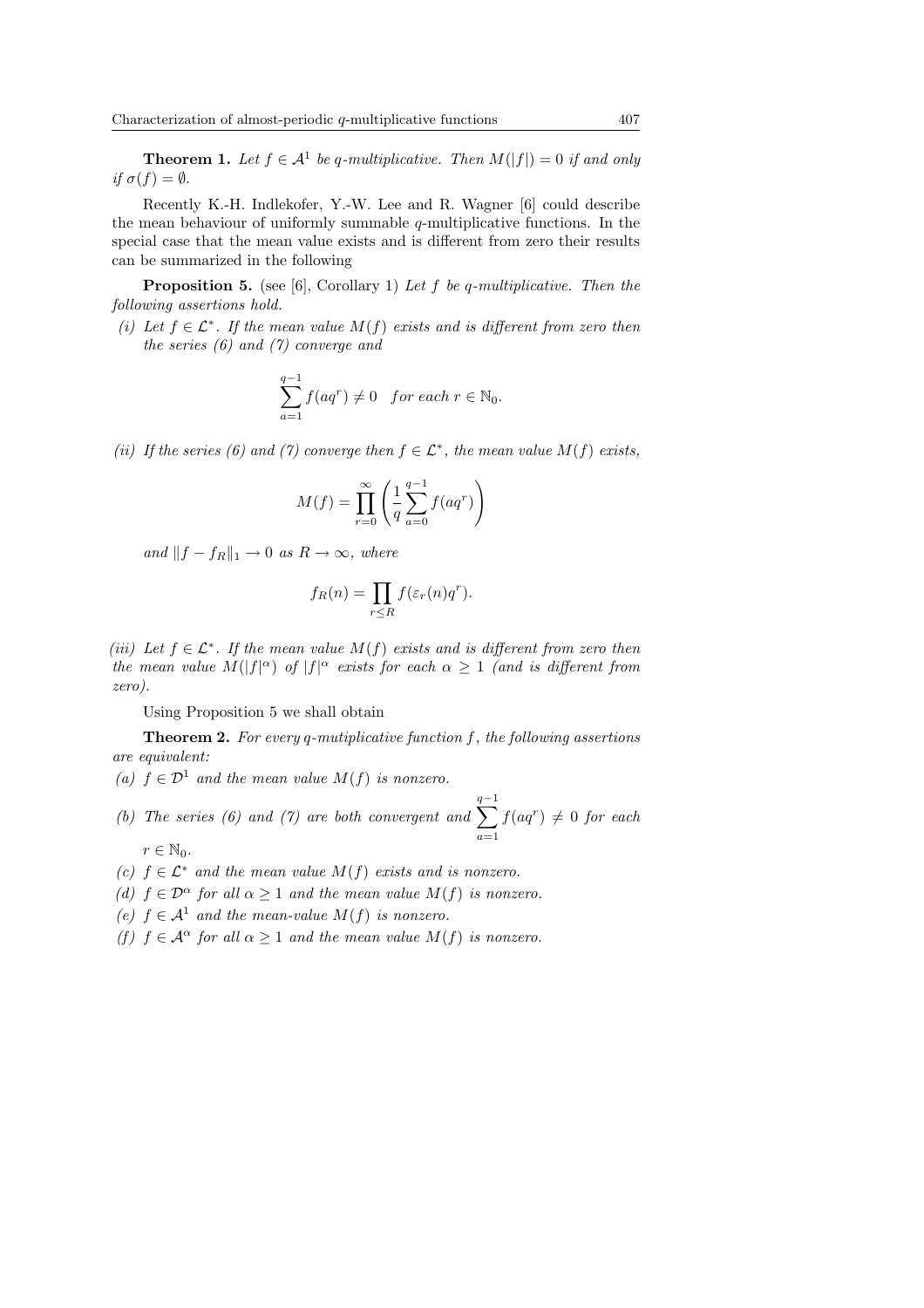(g)  $f \in \mathcal{L}^{\alpha}$  for all  $\alpha \geq 1$  and the mean value  $M(f)$  exists and is nonzero.

Concerning the description of the spectrum  $\sigma(f)$  for q-multiplicative functions  $f \in \mathcal{D}^1$  or  $f \in \mathcal{A}^1 \setminus \mathcal{D}^1$  we establish

**Theorem 3.** Let  $f \in \mathcal{D}^1$  be q-multiplicative with non-empty spectrum  $\sigma(f)$ . (a) If  $M(f) \neq 0$  then

> $\sigma(f) = \begin{cases} \beta & \beta = \frac{c}{h} \end{cases}$  $\frac{c}{b} \mod 1$ ,  $\frac{c}{b}$  $\frac{\partial}{\partial b} \in \mathbb{Q}; \ p \ prime, \ p|b \Rightarrow p|q;$  $\frac{q-1}{\sqrt{q}}$  $a=0$  $f(aq^r)e_{-\beta}(aq^r) \neq 0$  for all  $r \in \mathbb{N}_0$ o .

(b) If  $M(f) = 0$  then there exists some  $\beta_0 \in \mathbb{Q}/\mathbb{Z}$  such that

$$
\sigma(f) = \left\{ \begin{array}{ll} \beta \mid \ \beta = \beta_0 + \frac{c}{b} \bmod 1, & \frac{c}{b} \in \mathbb{Q}; \quad p \text{ prime}, & p|b \Rightarrow p|q; \\\\ \sum_{a=0}^{q-1} f(aq^r)e_{-\beta}(aq^r) \neq 0 & \text{for all} \quad r \in \mathbb{N}_0 \end{array} \right\}.
$$

**Corollary 1.** Let  $f \in \mathcal{A}^1 \backslash \mathcal{D}^1$  be q-multiplicative with non-empty spectrum  $\sigma(f)$ . Then there exists some  $\beta_0 \in (R \setminus \mathbb{Q})/\mathbb{Z}$  such that

$$
\sigma(f) = \{ \beta \mid \beta = \beta_0 + \frac{c}{b} \mod 1, \frac{c}{b} \in \mathbb{Q}; \text{ prime}, \text{ } p|b \Rightarrow p|q;
$$
  

$$
\sum_{a=0}^{q-1} f(aq^r)e_{-\beta}(aq^r) \neq 0 \text{ for all } r \in \mathbb{N}_0 \}.
$$

**Example.** Let  $f = e_{\beta}$  where  $\beta \in (R \setminus \mathbb{Q})/\mathbb{Z}$ . Then, obviously, the mean value  $M(f)$  equals zero and  $\sigma(f) = {\beta}.$ 

#### 2. Proof of Theorem 1 and Theorem 2

We use the following well-known result.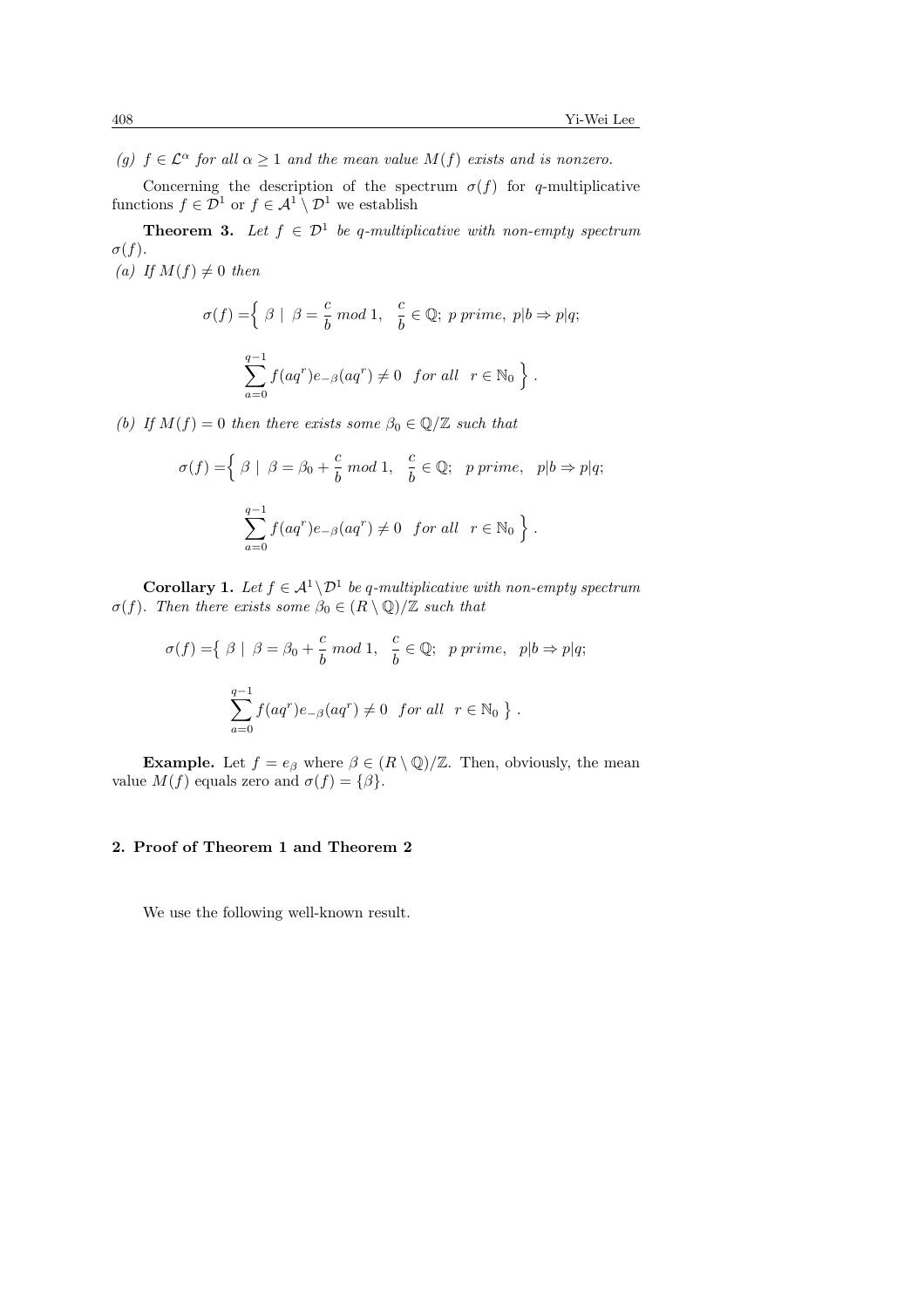**Lemma 1.** (see [7] Chap. VI.8. Proposition 8.2 ) For  $\alpha > 1$  and every arithmetical function f,  $f \in \mathcal{A}^{\alpha}$  if and only if  $f \in \mathcal{A}^1$  and  $|f| \in \mathcal{A}^{\alpha}$ .

**Proof of Theorem 2.** The implications " $(a) \Rightarrow (e) \Rightarrow (c)$ " are obvious and " $(c) \Rightarrow (b) \Rightarrow (a)$ " hold by Proposition 5, (i) and (ii). Using Lemma 1 together with Proposition 5 for  $|f|^{\alpha}$ ,  $\alpha \geq 1$ , gives "(c) $\Rightarrow$ (d)", whereas the implications  $\text{``}(d) \Rightarrow (f) \Rightarrow (g) \Rightarrow (c)$ " are again obvious. This proves Theorem 2.

**Proof of Theorem 1.** If  $M(|f|) = 0$  then obviously  $\sigma(f) = \emptyset$ . Assume that  $M(|f|) \neq 0$ . Then, by Theorem 2,  $|f| \in \mathcal{A}^2$  and  $M(|f|^2) \neq 0$ , and Lemma 1 implies  $f \in \mathcal{A}^2$ . By Parseval's equation  $M(|f|^2) = \sum$  $\beta \in \sigma(f)$  $|M(f \cdot e_{-\beta})|^2$ , and

 $\sigma(f) = \emptyset$  implies  $M(|f|) = M(|f|^2) = 0$ . This contradiction proves Theorem 1.

## 3. Proof of Theorem 3 and Corollary 1

Let  $f \in \mathcal{D}^1$  be q-multiplicative and let the mean value  $M(f)$  be nonzero. Then the series (6) and (7) both converge for f. Let  $\beta \in \sigma(f)$ . Then  $\beta \in \mathbb{R}/\mathbb{Z}$ and the mean value  $M(f \cdot e_{-\beta})$  is nonzero. Putting  $g = f \cdot e_{-\beta}$  implies that

(8) 
$$
\sum_{r=0}^{\infty} \sum_{a=0}^{q-1} |g(aq^r) - 1|^2
$$

is convergent. We show that this happens if and only if  $\beta = c/b$  is a rational number and each prime divisor of b divides q. We consider three cases.

• Case 1: Let  $\beta$  be irrational. The function  $e_{-\beta}$  is q-multiplicative and its absolute value is equal to 1. By Delange's result  $[2]$  for q-multiplicative functions f of absolute value less or equal to 1, whose mean value  $M(f)$ exists, the series

(9) 
$$
\sum_{r=0}^{\infty} \frac{1}{q} \sum_{a=1}^{q-1} |e_{-\beta}(aq^r) - 1|^2
$$

converges if and only if the representation

$$
M(e_{-\beta}) = \prod_{r=0}^{\infty} \left( \frac{1}{q} \sum_{a=1}^{q-1} (e_{-\beta}(aq^r)) \right)
$$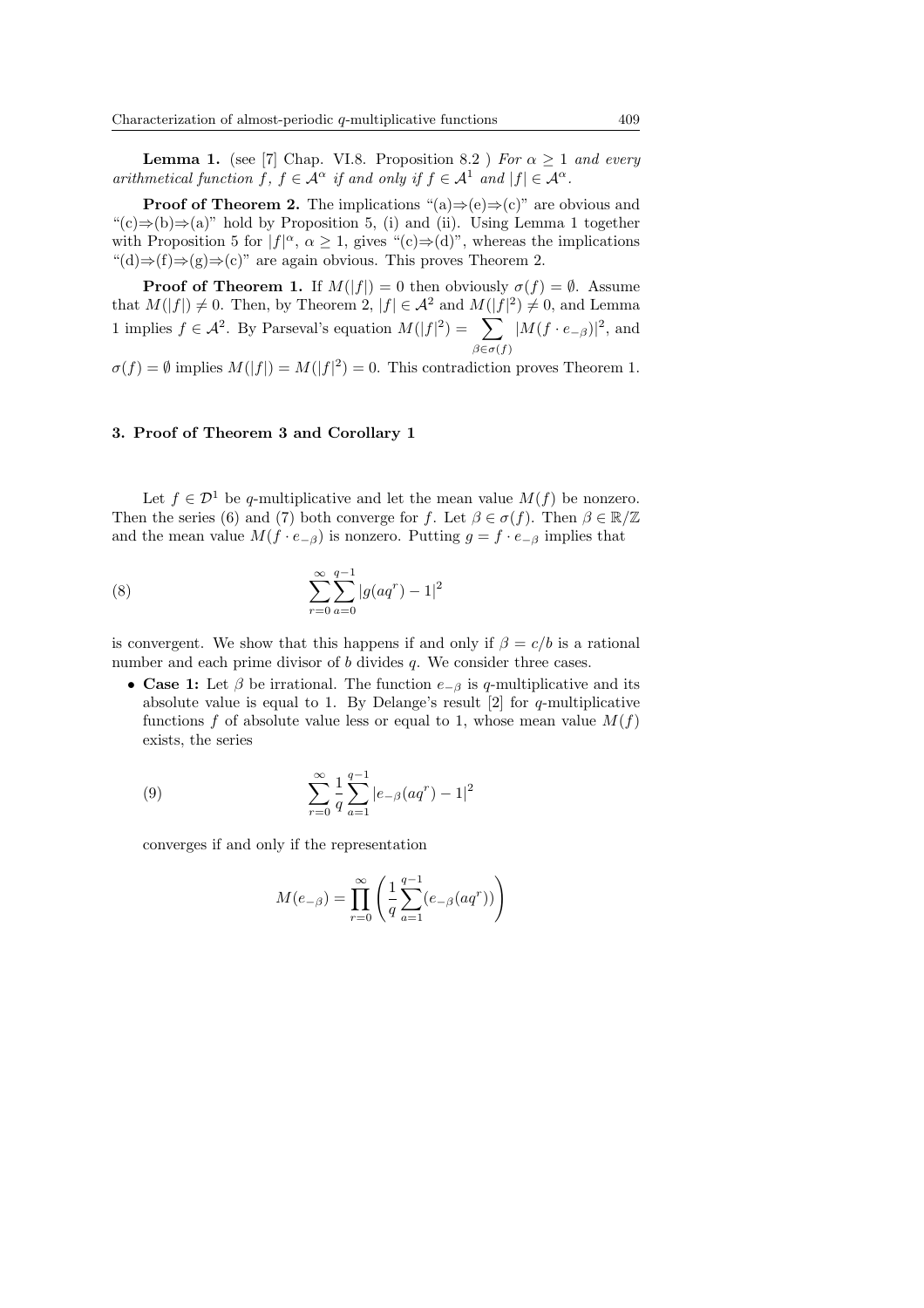holds. Since  $M(e_{\beta}) = 0$  and  $\frac{1}{q}$  $\frac{q-1}{\sqrt{q}}$  $a=1$  $(e_{-\beta}(aq^r)) \neq 0$  for all  $r \in \mathbb{N}_0$  the series

(9) diverges.

• Case 2: Let  $\beta = c/b$  be rational and assume there is a prime p which divides b, but does not divide q. Then for all r the numbers  $\frac{c}{b}q^r$  are not integers. This implies

$$
\left| e\left(-\frac{c}{b}q^r\right) - 1 \right| \ge \left| 1 - e\left(-\frac{1}{b}\right) \right|,
$$

and the series

(10) 
$$
\sum_{r=0}^{\infty} \frac{1}{q} \sum_{a=1}^{q-1} |e_{-\frac{c}{b}}(aq^r) - 1|^2
$$

diverges.

• Case 3: Let  $\beta = \frac{c}{l}$  $\frac{b}{b}$  be rational, and assume that for each prime divisor of b divides q, too. Then for all  $a = 1, 2, \dots, q - 1$  and all  $r \ge r_0$ , we have  $e_{-\beta}(aq^r) = 1.$  Now

$$
|1 - e_{-\beta}(aq^r)|^2 \ll |1 - g(aq^r)|^2 + |1 - f(aq^r)|^2.
$$

Since the series (7) and (8) converge, cases 1 and 2 can not occur. Therefore, the mean value  $M(f \cdot e_{-\beta})$  is zero for the cases 1 and 2. In case 3 the series

$$
\sum_{r=0}^{\infty} \frac{1}{q} \sum_{a=0}^{q-1} (g(aq^r) - 1)^2
$$

and

$$
\sum_{r=0}^{\infty} \frac{1}{q} \sum_{a=0}^{q-1} (g(aq^r) - 1)
$$

converge. Then

(11) 
$$
M(g) = \prod_{r=0}^{\infty} \frac{1}{q} \sum_{a=0}^{q-1} g(aq^r)
$$

and the mean value  $M(g)$  is nonzero if and only if each factor of (11) is nonzero. This proves (a).